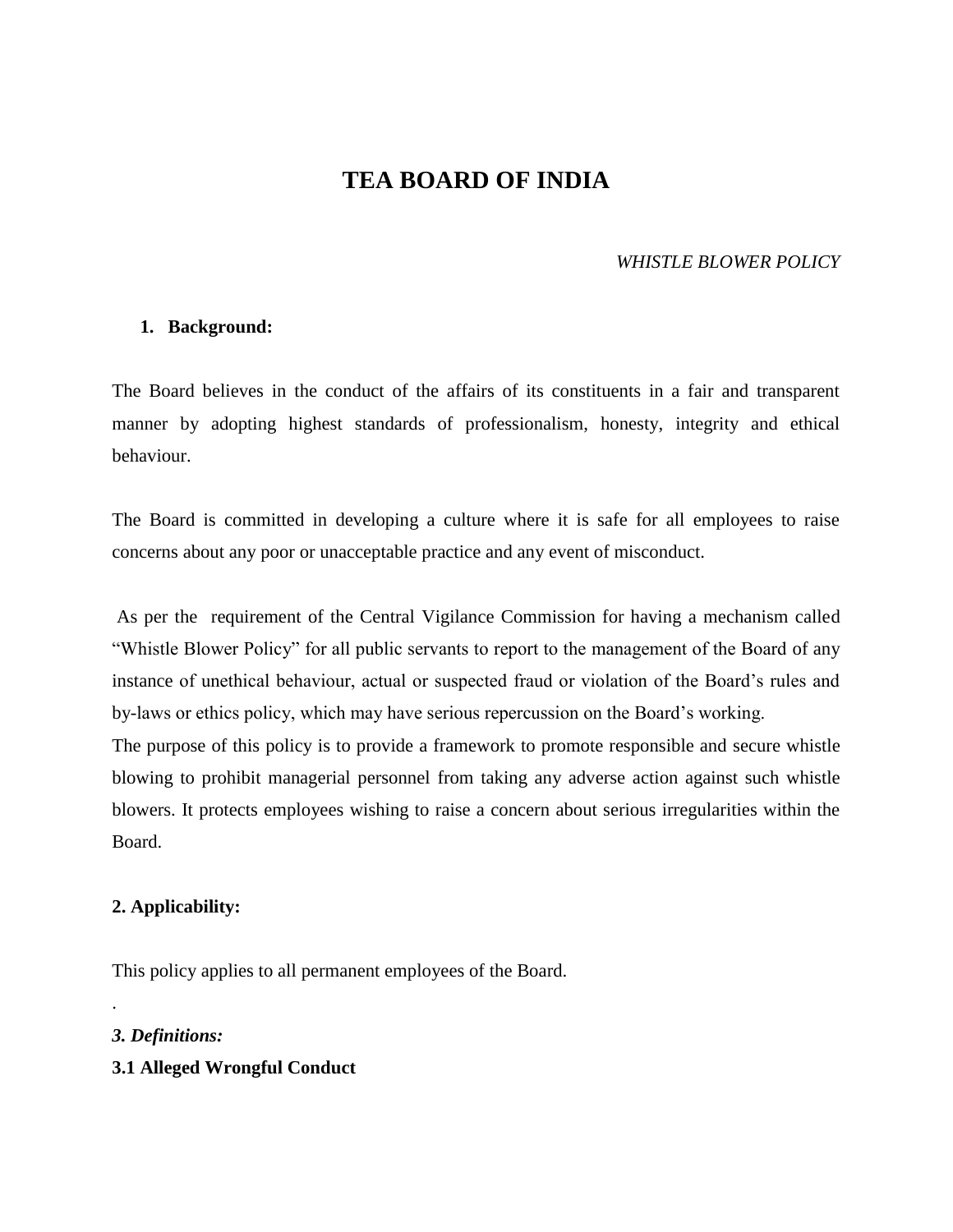Alleged wrongful conduct shall mean violation of law, infringement of Tea Board's rules ,bylaws & code of conduct or ethic policies, mismanagement, misappropriation of monies, actual or suspected fraud, substantial and specific danger to public health and safety or abuse of authority.

## **3.2 Board**

Board means "TEA BOARD OF INDIA".

### **3.4 Compliance Officer**

Compliance Officer means "Chief Vigilance Officer (CVO)" of the Board.

# **3.5 Good Faith**

An employee shall be deemed to communicating in `good faith` if there is a reasonable basis for communication of unethical & improper practices or any other alleged wrongful conduct. Good faith shall be deemed lacking when the employee does not have personnel knowledge of the actual basis for the communication or where the employee knew or reasonably should have known the communication about unethical and / or improper practices or alleged wrongful conduct is malicious, false or frivolous.

## **3.6 Officers of the Board**

Officers of the Board shall include Officers, Departmental head, superior or other employee who has authority to make or materially influence significant personnel decisions.

#### **3.7 Policy**

Policy means "Whistle Blower Policy".

# **3.8 Whistle Blower**

An employee of the Board who discloses in good faith any unethical & improper practices or alleged wrongful conduct to the Competent Authority in writing.

# **4. Coverage of this Policy:**

4.1 This Policy covers malpractices and events which have taken place/ suspected to take place involving:

- a. Abuse of authority
- b. Breach of contract
- c. Negligence causing substantial and specific danger to public health and safety
- d. Manipulation of Board data/records
- e. Financial irregularities, including fraud, or suspected fraud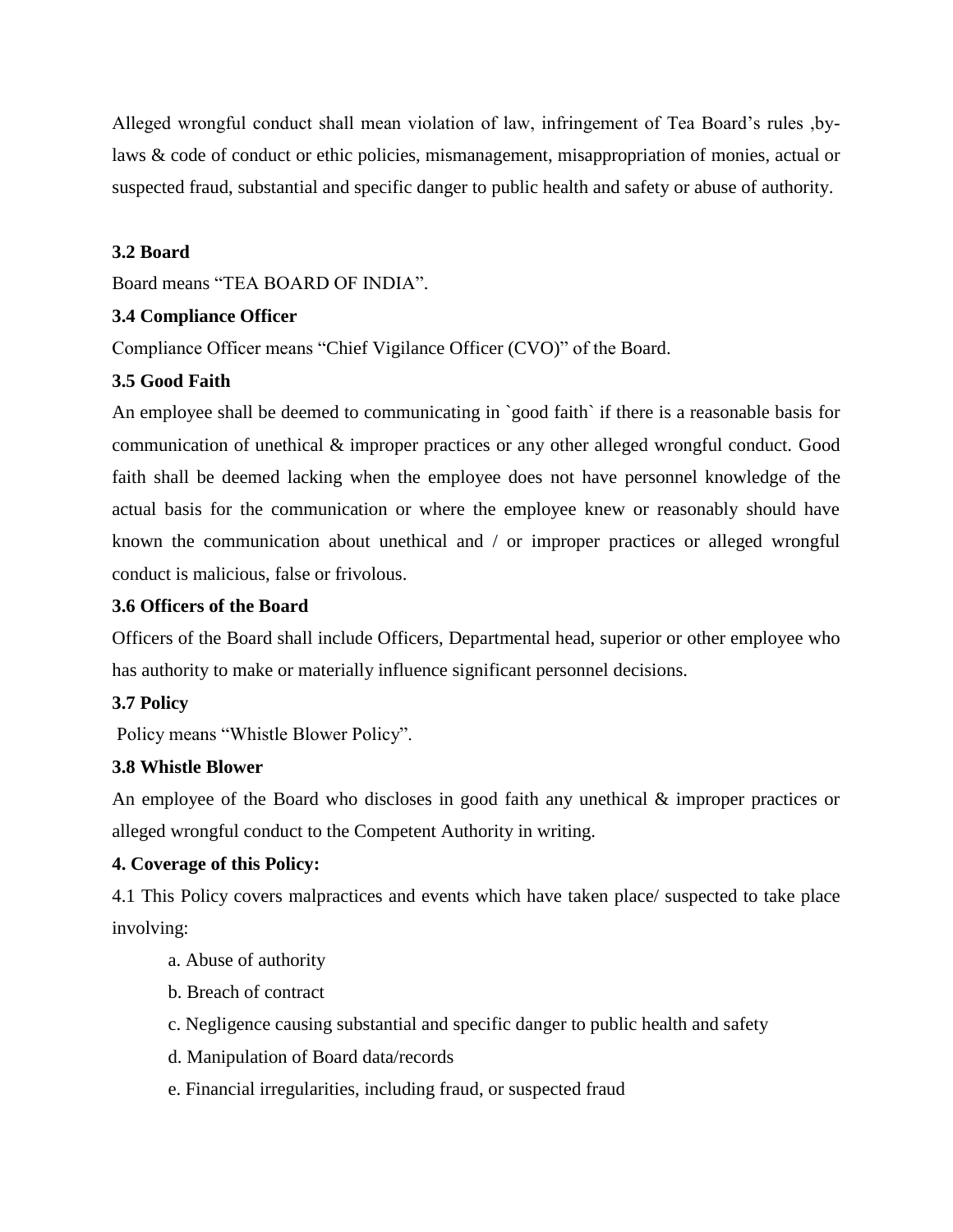- f. Criminal offence
- g. Pilferation of confidential/propriety information
- h. Deliberate violation of law/regulation
- i. Wastage/misappropriation of Board funds/assets
- j. Breach of employee Code of Conduct or Rules
- k. Any other unethical, biased, favoured, imprudent event

4.2 Policy should not be used in place of the Board's grievance procedures or be a route for raising malicious or unfounded allegations against colleagues.

#### **5. PROCEDURES/GUIDELINES:**

- 1. **Internal policy & Protection under Policy:** This policy an internal policy of the Board. This policy prohibits the Board to take any adverse action against its employees for disclosing in good faith any unethical & improper practices or alleged wrongful conduct to the Compliance Officer. Any employee against whom any adverse action has been taken due to disclosure of information under this policy may approach the Compliance Officer.
- 2. **False Allegation & Legitimate Employment Action:** An employee who knowingly makes false allegations of unethical & improper practices or alleged wrongful conduct to the Compliance Officer shall be subject to disciplinary action, including major penalty as per terms of employment, in accordance with Board rules, policies and procedures. Further this policy may not be used as a defense by an employee against whom an adverse personnel action has been taken independent of any disclosure of intimation by him and for legitimate reasons or cause under Board rules and policies.
- 3. **Disclosure & maintenance of Confidentiality:** An employee who observes any unethical & improper practices or alleged wrongful conduct in the Board may report the same to Compliance Officer through e-mail addressed to **[dctboard@vsnl.net](mailto:dctboard@vsnl.net)** in or by giving letter to the Chief Vigilance Officer in writing. Confidentiality of whistle blower shall be maintained to the greatest extent possible.